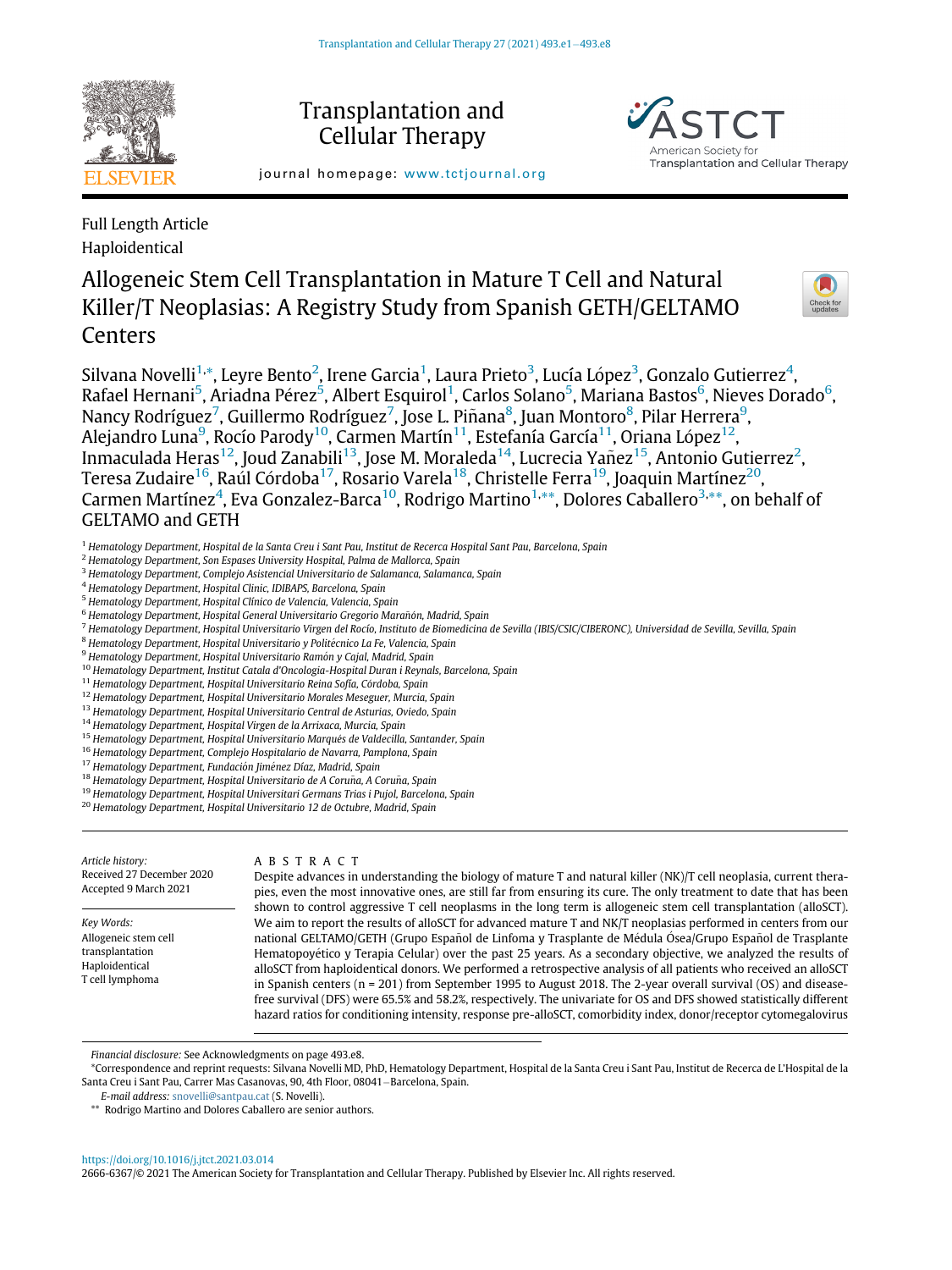status and Eastern Cooperative Oncology Group (ECOG) pre-alloSCT, but only a better ECOG pre-alloSCT remained significant in the multivariate analysis. There was an increased incidence of relapse in those patients who did not develop chronic graft-versus-host disease (GVHD) and an increased risk of death in those developing moderate to severe acute GVHD. The 1-year nonrelapse mortality was 21.9% and was mainly due to GVHD (30%) and bacterial infections (17%). When comparing unrelated donors with haploidentical donors, we found similar results in terms of OS and DFS. There was, however, a reduction of acute GVHD in the haploidentical group ( $P = .04$ ) and trend to a reduction of chronic GVHD. In conclusion, alloSCT is the only curative option for most aggressive T cell neoplasias. Haploidentical donors offer similar results to related donors in terms of survival with a reduction of acute GVHD. © 2021 The American Society for Transplantation and Cellular Therapy. Published by Elsevier Inc. All rights

Mature T cell neoplasias constitute a highly heterogeneous group of entities characterized by an aggressive course in the majority of cases [\[1\]](#page-7-0). In recent years, there have been advances in the molecular profiling and in refining the classification of the most frequent categories of peripheral T cell lymphomas (PTCLs) [\[2\].](#page-7-1) Unfortunately, these advances are far from having led to a personalized therapeutic approach in the real world. Outside of the clinical trial setting and considering that a large proportion of patients relapse after high-dose chemotherapy followed by autologous stem cell rescue [[3\]](#page-7-2), allogeneic hematopoietic stem cell transplantation (alloSCT) is still the best therapeutic alternative in terms of efficacy, since it provides a long-term survival, free of lymphoma, for a significant proportion of patients with PTCL [\[4-12\]](#page-7-3).

Results of alloSCT have improved over the past 2 decades, mostly due to reduction of nonrelapse mortality (NRM) due to reduction of severe graft-versus-host disease (GVHD) [\[13-](#page-7-4) [15\]](#page-7-4), introduction of better-tolerated conditioning regimens [\[16\]](#page-7-5), and better opportunistic infection prevention [\[17\]](#page-7-6) and treatment [[18\]](#page-7-7). More recently, post-transplant cyclophosphamide (PTCy), initially developed for haploidentical alloSCT (haploSCT) [[19-24](#page-7-8)], has been used for HLA-matched related donor (RD) and HLA-matched or 1-allele mismatched unrelated donor (UD) transplant protocols, leading to lower incidence of severe acute and chronic GVHD [[25\]](#page-7-9).

Despite the heterogeneity of patient characteristics and transplant platforms, most studies of alloSCT in lymphomas, and specifically in PTCL, have found that disease chemosensitivity and having a good performance status at alloSCT are strongly linked to improved survival [\[4-7\]](#page-7-3). In addition to other prognostic variables, it is important to emphasize that the potential impact of relatively new antilymphoma agents on post-alloSCT outcomes has not been studied to date; an important example is brentuximab vedotin, an important relatively recent therapeutic advance for CD30<sup>+</sup>T cell lymphomas, or mogamulizumab for relapsed/refractory mycosis fungoides and Sezary syndrome. Experience with these drugs in Hodgkin lymphoma and adult T cell leukemia/lymphoma [\[26,](#page-7-10)[27](#page-7-11)] has shown them to be effective therapies as a bridge to alloSCT.

We herein report the results of alloSCT for advanced mature T and natural killer (NK)/T neoplasias performed in centers from our national GELTAMO/GETH (Grupo Español de Linfoma y Trasplante de Médula Osea/Grupo Español de Trasplante Hematopoyetico y Terapia Celular) cooperative groups over more than 2 decades.

# Study Design

This is a retrospective, multicenter, registry-based analysis. The clinical information was extracted from the European Society for Blood and Marrow Transplantation registry through Project Manager Internet Server (ProMISe).

Eligibility criteria included patients older than 16 years with mature T cell neoplasias who received an alloSCT at GELTAMO/GETH centers. Additional variables and updated follow-up were obtained from investigators of each of the 20 participating centers by the study's main author (SN). The study was done in compliance with the Declaration of Helsinki and approved by research ethics committees and institutional review boards at each participating institution.

reserved.

### Procedures

Mature T cell neoplasias were characterized according to World Health Organization 2008 or 2016 classifications: nodal (peripheral T cell lymphoma, not otherwise specified; angioimmunoblastic T cell lymphoma, anaplastic large-cell lymphoma [all subcategories]), extranodal (primary cutaneous T cell lymphoma, extranodal NK T cell lymphoma, enteropathy-type T cell lymphoma; hepatosplenic  $\gamma\delta$  T cell lymphoma; subcutaneous panniculitis-like T cell lymphoma), and less frequent T cell neoplasias (adult T cell leukemia/ lymphoma, aggressive NK leukemia, and large granulocytic leukemia) were also registered. Diagnosis was performed by a local pathologist; we did not carry out a central pathologic review.

The study included alloSCTs performed from September 1995 to August 2018. The main additional variables requested were the international prognostic index, the prognostic index for T cell lymphomas, CD30 tumor expression, Epstein-Barr virus (EBV) positivity (Epstein-Barr encoding region (EBER) or LMP1), lines of therapy received (including the use of monoclonal antibodies), disease status, and updates on follow-up and patients' status.

### **Outcomes**

The primary outcome was the 2-year overall survival (OS) after alloSCT. Secondary outcomes were 2-year progression-free survival (PFS), 1- and 2 year NRM, and day +90 and +12-month cumulative incidence of acute GVHD (aGVHD) and chronic GVHD (cGVHD), respectively.

OS was calculated from the date of transplantation until death or last follow-up. PFS was calculated from the date of transplantation until relapse or last disease-free follow-up. Relapse and death from any cause were considered events. NRM was defined as death without prior relapse. Neutrophil and platelet recovery were defined as achieving absolute neutrophil and platelet counts  $\geq$  0.5  $\times$  10<sup>9</sup>/L and 20  $\times$  10<sup>9</sup>/L, respectively, for 3 consecutive days. The diagnosis and grading of acute and chronic GVHD were performed by transplant centers using the standard criteria [[28](#page-7-12)].

### Statistical Analysis

Patient demographics and disease characteristics were described using median and range for continuous variables and counts and percentages for categorical variables. OS and PFS distributions were calculated with the Kaplan-Meier method.

Associations of patient covariates with outcomes were evaluated in univariate and multivariate analysis using a Cox proportional hazards model. All tests were 2-sided.

Variables (covariates) considered in the univariate analysis were patient age at transplantation, disease status at transplantation (chemosensitive versus chemorefractory), donor/recipient sex, type of conditioning previously defined [\[29\]](#page-7-13) (reduced-intensity conditioning/myeloablative conditioning [RIC/MAC]), source of stem cells (peripheral blood [PB] stem cells versus bone marrow [BM] versus umbilical cord [UC]), patient/donor cytomegalovirus (CMV) serology, Eastern Cooperative Oncology Group (ECOG) performance status pre-alloSCT, and the hematopoietic cell transplantation comorbidity index (HCT-CI) at the time of transplantation.

Cumulative incidence functions were used to estimate relapse incidence and NRM in a competing risk setting, because death (without relapse) and relapse compete with each other. To study the potential effect of aGVHD and cGVHD on late post-transplant outcomes, landmark analyses were performed on day + 90 and +12 months, respectively. The cumulative incidence of aGVHD and cGVHD was also determined.

To compare the results of the more novel haploSCT platforms with PTCy versus UD 10/10 or UD 9/10, we restricted UD cases to the same period of time as haploSCT + PTCy cases (> year 2010) and compared the outcomes of these 2 alloSCT types. Fisher exact test was used to identify associations between categorical variables. Two-tailed Pvalues of less than .05 were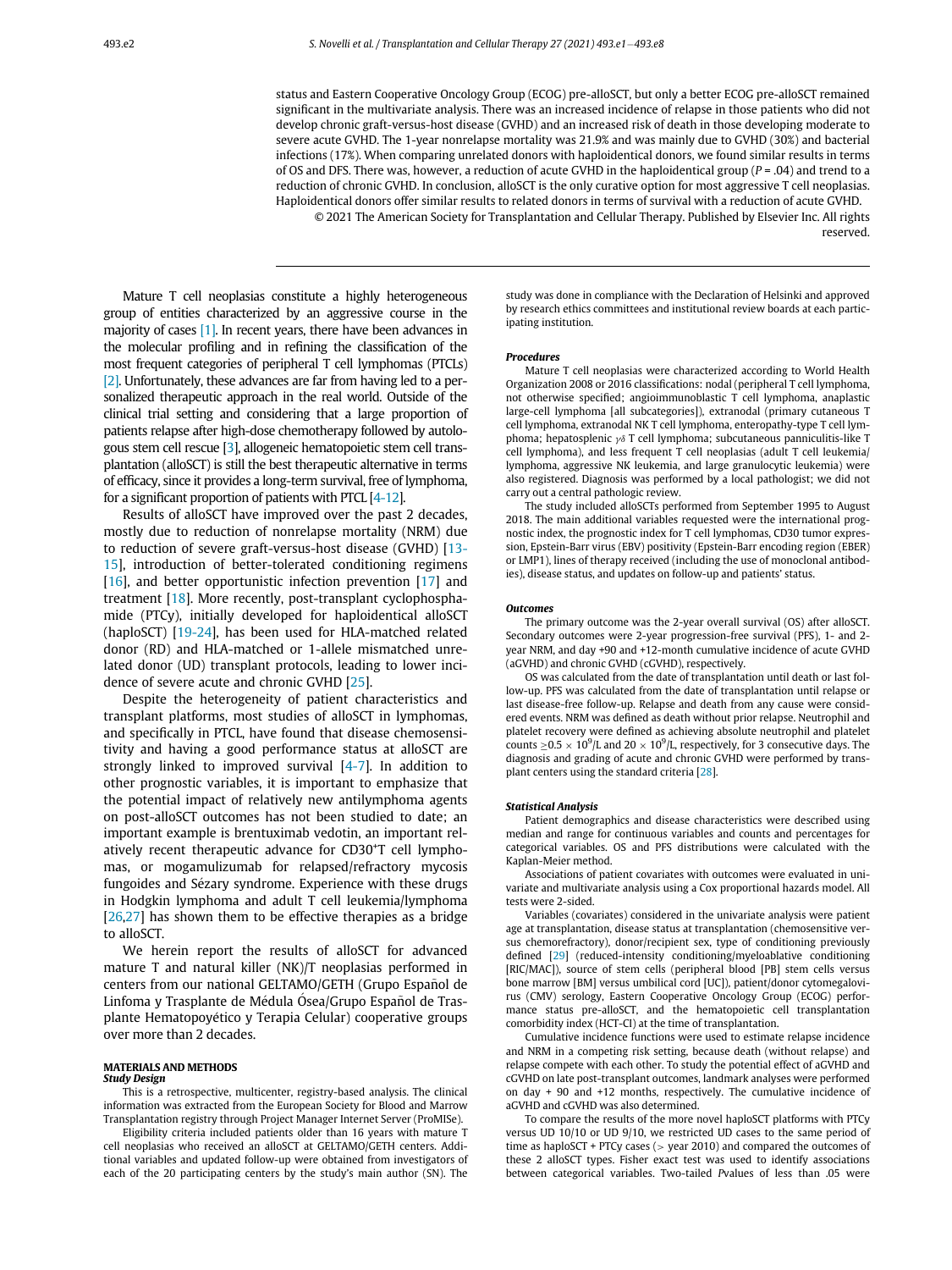considered statistically significant. The Mann-Whitney test was used to compare medians between groups.

Statistical analyses were done with SPSS: Armonk, NY: IBM Corp. IBM Corp. (version 26.0) and RStudio: RStudio, Boston, MA (version 1.2.1335) with package EZR version 1.42 [\[30\]](#page-7-14).

The national registry included a total of 201 patients with mature T cell neoplasias who received an alloSCT from September 1995 to August 2018 (see [Figure 1](#page-2-0)).

Patients' baseline lymphoma characteristics are summarized in [Table 1](#page-3-0).

The most frequent lymphomas were PTCL, not otherwise specified (41%;  $n = 82$ ) and angioinmmunoblastic T cell lymphoma (22%; n = 43).

The median number of chemotherapy lines before alloSCT was 3 (1 to 7 lines), and  $13.4\%$  (n = 27) contained brentuximab vedotin in monotherapy ( $n = 19$ ) or in combination ( $n = 8$ ). Eighty-six percent ( $n = 173$ ) were chemosensitive (complete response plus partial response), whereas  $13.9%$  (n = 28) were chemorefractory (progressive disease or stable disease) before alloSCT. A total of 74 patients (182 cases with available information) had received an autologous SCT as a previous treatment before alloSCT (see Supplementary Table S1).

<span id="page-2-0"></span>The median follow-up time of patients who had a transplant was 28 months (0 to 280), while the median follow-up of surviving patients at last follow-up was 49 months (range, 5 to 253 months).

The median age at alloSCT was 47 (17 to 69) years. Seventy percent (n = 121) of patients had an HCT-CI  $\leq$ 2, and 94%  $(n = 179)$  of cases had an ECOG of 0 to 1 (see [Table 2\)](#page-3-1).

Sixty-six percent ( $n = 126$ ) of alloSCTs were from RDs; of these, 68% (n = 86) were HLA identical, 28% were haploidentical (n = 35), 2 cases had a 1-HLA mismatched donor, and 3 cases had a syngeneic donor. Thirty-four percent  $(n = 66)$  of alloSCTs were from UDs: 89% (n = 59) were HLA identical, and 11% ( $n = 7$ ) had a single mismatch. The information of donor and HLA typing from 9 patients was missing.

The stem cell source from related donors PB in 78 HLAidentical siblings, 2 mismatched siblings, 3 syngeneic donors, and 33 haploidentical donors; the source was BM in 8 HLAidentical siblings and in 2 haploidentical donors.

For UDs, the source was PB in 50 cases with HLA-identical donors and in 4 cases with mismatched donors; it was BM in 5 cases with HLA-identical donors and UC progenitors in 4 HLAidentical cases and 3 mismatched cases.

An RIC was used in  $74\%$  (n = 149) of patients and a MAC in  $26\%$  (n = 52).

### **Outcomes**

The 2-year OS and PFS were 65.5% (95% confidence interval [CI], 58.3% to 71.7%) and 58.2% (95% CI, 50.9% to 64.8%) for the whole cohort, respectively. Patients with a syngeneic donor  $(n = 3)$  were excluded for the univariate and multivariate analysis. We did not find different outcomes between the most frequent histologic variants or GVHD prophylaxis



Figure 1. Study population.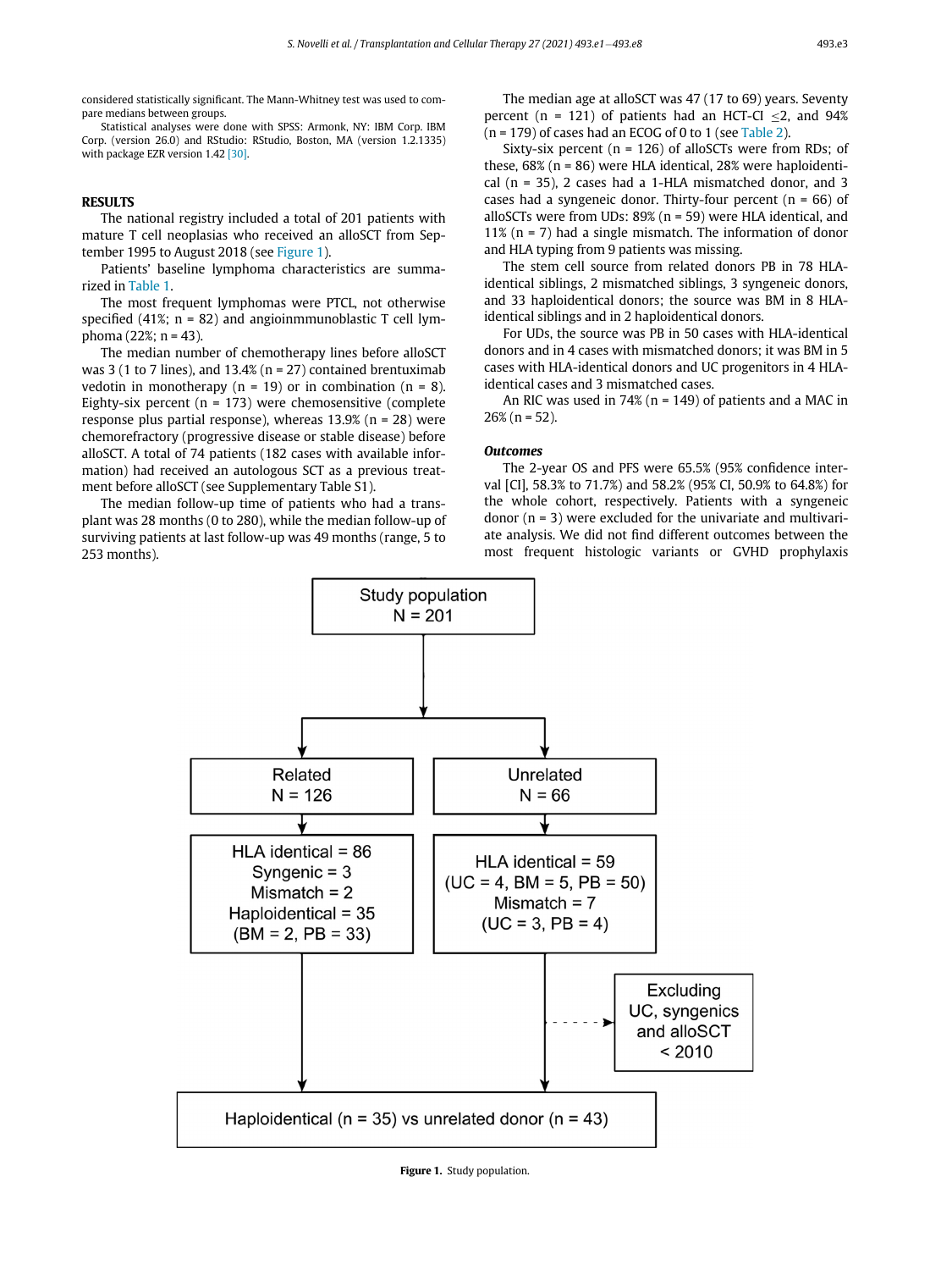<span id="page-3-1"></span><span id="page-3-0"></span>------ -<br>Patients' Baseline Lymphoma Characteristics

| Characteristic                                     | No. (%)    |
|----------------------------------------------------|------------|
| Sex                                                |            |
| Male                                               | 137 (68.2) |
| Female                                             | 64 (31.8)  |
| Total                                              | 201 (100)  |
| Age at diagnosis, median (range), y                | 45 (15-67) |
| Grouped diagnosis                                  |            |
| Nodal T cell lymphomas                             | 148 (73.6) |
| Peripheral T cell lymphoma not otherwise specified | 82         |
| Angioimmunoblastic T cell lymphoma                 | 43         |
| Anaplastic large cell lymphoma ALK negative        | 16         |
| Anaplastic large cell lymphoma ALK positive        | 7          |
| Cutaneous T cell lymphomas                         | 18(9)      |
| Mycosis fungoides                                  | 7          |
| Primary cutaneous anaplastic large cell lymphoma   | 5          |
| Sézary syndrome                                    | 4          |
| Primary cutaneous angioimmunoblastic               | 1          |
| T cell lymphoma                                    |            |
| Primary cutaneous gamma delta                      | 1          |
| Hepatosplenic T cell lymphoma                      | 10(5)      |
| Adult T cell leukemia lymphoma                     | 8(4)       |
| Extranodal NK/T cell lymphoma                      | 13(6.5)    |
| Aggressive NK cell leukemia                        | 2(1)       |
| Large granular lymphocyte leukemia                 | 1(0.5)     |
| Enteropathy-associated T cell lymphoma             | 1(0.5)     |
| Total                                              | 201 (100)  |
| ECOG at diagnosis                                  |            |
| <b>ECOG 0-1</b>                                    | 133 (82.7) |
| $ECOG \geq 2$                                      | 28 (17.3)  |
| Total                                              | 161 (100)  |
| Stage at diagnosis                                 |            |
| Stages I-II                                        | 26 (13.3)  |
| Stages III-IV                                      | 164 (86.8) |
| Total                                              | 189 (100)  |
| B symptoms at diagnosis                            |            |
| No B symptoms                                      | 84 (51.9)  |
| <b>B</b> symptoms                                  | 78 (48.1)  |
| Total                                              | 162 (100)  |
| LDH (normal versus $1 \times UNL$ )                |            |
| Normal LDH                                         | 92 (70.2)  |
| High LDH $(1 \times UNL)$                          | 39 (29.8)  |
| Total                                              | 131 (100)  |
| Extranodal $(1 \text{ vs } > 1)$                   |            |
| $\leq$ 1 extranodal site                           | 120 (62.2) |
| extranodal site                                    | 73 (37.8)  |
| Total                                              | 193 (100)  |
| IPI                                                |            |
| <b>IPI 0-1</b>                                     | 45 (40.5)  |
| <b>IPI 2-3</b>                                     | 58 (52.2)  |
| IPI <sub>4</sub>                                   | 8(7.2)     |
| Total                                              | 111 (100)  |
|                                                    |            |

LDH indicates lactate dehydrogenase; UNL, Upper normal limit; IPI, international prognostic index.

regimens (analysis made with categories with >10 cases) ([Figure 2](#page-4-0)a and b).

In all 198 cases, the univariate Cox regression analysis for OS showed statistically different hazard ratios (HRs) for type of conditioning (RIC versus MAC; HR, 2.1; 95% CI, 1.4 to 3.4;

Table 2 Allogeneic Stem Cell Transplantation Information

| Characteristic                        | No. (%)       |
|---------------------------------------|---------------|
| Age at alloSCT, y                     | 47 (17-69)    |
| ECOG pre-alloSCT                      |               |
| <b>ECOG 0-1</b>                       | 179 (93.7)    |
| <b>ECOG 2-4</b>                       | 12(6.3)       |
| Total                                 | 191 (100)     |
| Response pre-alloSCT                  |               |
| Complete response                     | 112 (55.7)    |
| Partial response                      | 61 (30.3)     |
| Stable disease/progression            | 28 (13.9)     |
| Total                                 | 201 (100)     |
| HCT-CI                                |               |
| HCT-CI 0-1                            | 82 (47.7)     |
| HCT-CI <sub>2</sub>                   | 39(22.7)      |
| HCT-CI <sub>3</sub>                   | 12(7)         |
| $HCT-CI \geq 4$                       | 39(22.7)      |
| Total                                 | 172 (100)     |
| HLA compatibility                     |               |
| Identical                             | 145 (75.5)    |
| Mismatch                              | 9(4.7)        |
| Haploidentical                        | 35(18.2)      |
| Syngeneic                             | 3(1.6)        |
| Total                                 | 192 (100)     |
| Source of stem cells                  |               |
| Peripheral blood                      | 179 (89.1)    |
| Bone marrow                           | 15(7.5)       |
| Umbilical cord                        | 7(3.5)        |
| Total                                 | 201 (100)     |
| Related versus unrelated              |               |
| Related                               | 126 (65.6)    |
| Unrelated                             | 66 (34.4)     |
| Total                                 | 192 (100)     |
| CMV donor/receptor status             |               |
| Donor +/Receptor +                    | 104(55)       |
| Donor +/Receptor -                    | 9(4.8)        |
| Donor -/Receptor -                    | 27(14.3)      |
| Donor -/Receptor +                    | 49 (25.9)     |
| Total                                 | 189 (100)     |
| Conditioning intensity                |               |
| Reduced-intensity conditioning        | 149 (74.1)    |
| Myeloablative conditioning            | 52 (25.9)     |
| Total                                 | 201 (100)     |
| Graft-versus-host disease prophylaxis |               |
| Tacrolimus + sirolimus                | 42 (20.9)     |
| MTX + CSA or tacrolimus               | 72 (35.8)     |
| Cyclophosphamide                      | 45 (22.4)     |
| MMF + CSA or tacrolimus               |               |
|                                       | 28 (13.9)     |
| ATG/alemtuzumab<br>None               | 11(5.5)       |
| Total                                 | 3(1.5)        |
| CD34 <sup>+</sup> infused cells       | 201 (100)     |
|                                       | $5(0.9-13.1)$ |
| Granulocyte graft days                | $16(7-105)$   |
| Platelet graft days                   | 14 (0-146)    |
| Graft failure                         | 3 cases       |

CMV indicates cytomegalovirus; MTX, Methotrexate; CSA, Cyclosporin A; MMF, mycophenolate mofetil; ATG, antithymocyte globulin.

 $P = .001$ ), type of response before alloSCT (chemosensitive versus chemorefractory; HR, 1.9; 95% CI, 1.1 to 3.2; P = .025), stem cell source (PB versus BM versus UC; HR, 1.7; 95% CI, 1.13 to 2.5;  $P = .011$ ), CD34<sup>+</sup> cells infused ( $\times 10^6$ /kg) as a continuous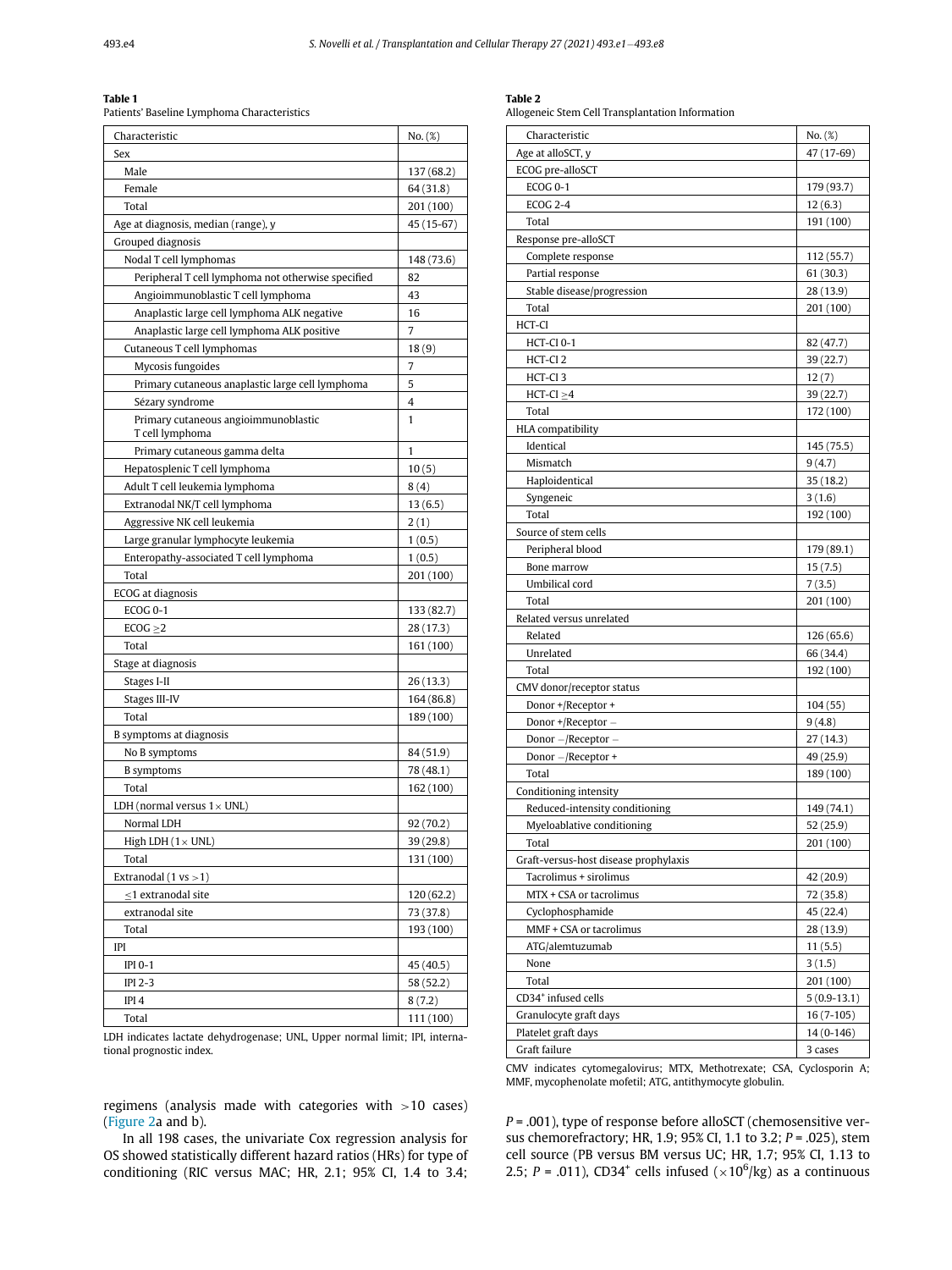<span id="page-4-0"></span>

Figure 2. (a) Overall survival and (b) disease-free survival. (c) Overall survival by diagnosis. (d) Overall survival by graft-versus-host disease prophylaxis.

 $P$  Value

<span id="page-4-1"></span>

| Table 3<br>Multivariate Cox Analysis for Overall Survival |  |        |  |  |  |
|-----------------------------------------------------------|--|--------|--|--|--|
| Characteristic                                            |  | 95% CI |  |  |  |

| HCT-CI                            | 1.13 | 0.95-1.34     |      |
|-----------------------------------|------|---------------|------|
| Chemosensitive vs chemorefractory | 1.3  | $0.69 - 2.46$ |      |
| Age at alloSCT                    | 0.98 | $0.97 - 1.00$ | .12  |
| ECOG pre alloSCT                  | 177  | $1.2 - 2.6$   | .004 |

variable (HR, 0.9; 95% CI, 0.8 to 1.0;  $P = .028$ ), HCT-CI (0 to  $\geq 4$ ; HR, 1.2; 95% CI, 1.0 to 1.4;  $P = .033$ ), donor/receptor CMV status  $(+/+, +/-, -/-, -/+)$  (HR, 1.2; 95% CI, 1.0 to 1.4; P = .016), and ECOG pre-alloSCT (HR, 1.9; 95% CI, 1.3 to 2.6; P< .001).

In the multivariate analysis, we excluded  $CD34<sup>+</sup>$  cells infused because it is correlated with the stem cell source (Kruskal-Wallis H test  $P = .0001$ ). The only variable that remained significant in the multivariate Cox analysis was ECOG pre-alloSCT (see [Table 3](#page-4-1)). The scaled Schoenfeld residuals showed no statistical results, indicating that the assumption of proportional hazards over time could be made.

The univariate Cox regression analysis of PFS showed statistically different HRs for type of conditioning (RIC versus

<span id="page-4-2"></span>Multivariate Cox Analysis for Disease-Free Survival

| Characteristic                    | <b>HR</b> | 95% CI        | P Value |
|-----------------------------------|-----------|---------------|---------|
| Conditioning intensity            | 1.59      | 0.95-2.67     | .078    |
| ECOG pre-alloSCT                  | 1.5       | $1.02 - 2.19$ | .039    |
| Chemosensitive vs chemorefractory | 1 24      | 0.68-2.25     | .5      |
| HCT-CI                            | 1.07      | $0.92 - 1.25$ |         |

MAC; HR, 1.8; 95% CI, 1.2 to 2.8;  $P = .008$ ), CD34<sup>+</sup> cells infused  $(\times 10^6\rm{/kg})$  as a continuous variable (HR, 0.9; 95% CI, 0.8 to 1.0;  $P = .036$ ), and ECOG pre-alloSCT (HR, 1.7; 95% CI, 1.2 to 2.3;  $P = .001$ ).

We included ECOG pre-alloSCT and added the HCT-CI  $(P = .09)$ , conditioning intensity  $(P = .008)$ , and disease status pre-alloSCT ( $P = .05$ ) for the multivariate analysis, and again the only variable that remained significant was the ECOG prealloSCT (see [Table 4](#page-4-2)).

### Engraftment

There were 3 graft failures (2 in haploSCT and in 1 in HLAidentical RD). The median neutrophil and platelet engraftment times were 16 days (7 to 105) and 14 days (0 to 146), respectively.

### Cumulative Incidence of Relapse and the Role of cGVHD

During follow-up, a total of 41 relapses were documented, and 25 patients died as a consequence of progressive disease. The 1-year cumulative incidence of relapse was 20.3% (95% CI, 14.1% to 26.1%), reaching a plateau at 26 months (24.2%; 95% CI, 17.3% to 30.5%). There were no differences in the cumulative incidence of relapse by occurrence of aGVHD. There was an increased incidence of relapse in those patients who did not develop cGVHD (analyzing cGVHD as a time-dependent covariate), 28.5% (95% CI, 18.9% to 37.0%; P = .014) versus mild (18.2%; 95% CI, 2.4% to 31.4%) and moderate to severe chronic GVHD (2.1%; 95% CI, 0% to 6.2%). No other variable had an impact on the cumulative incidence of relapse.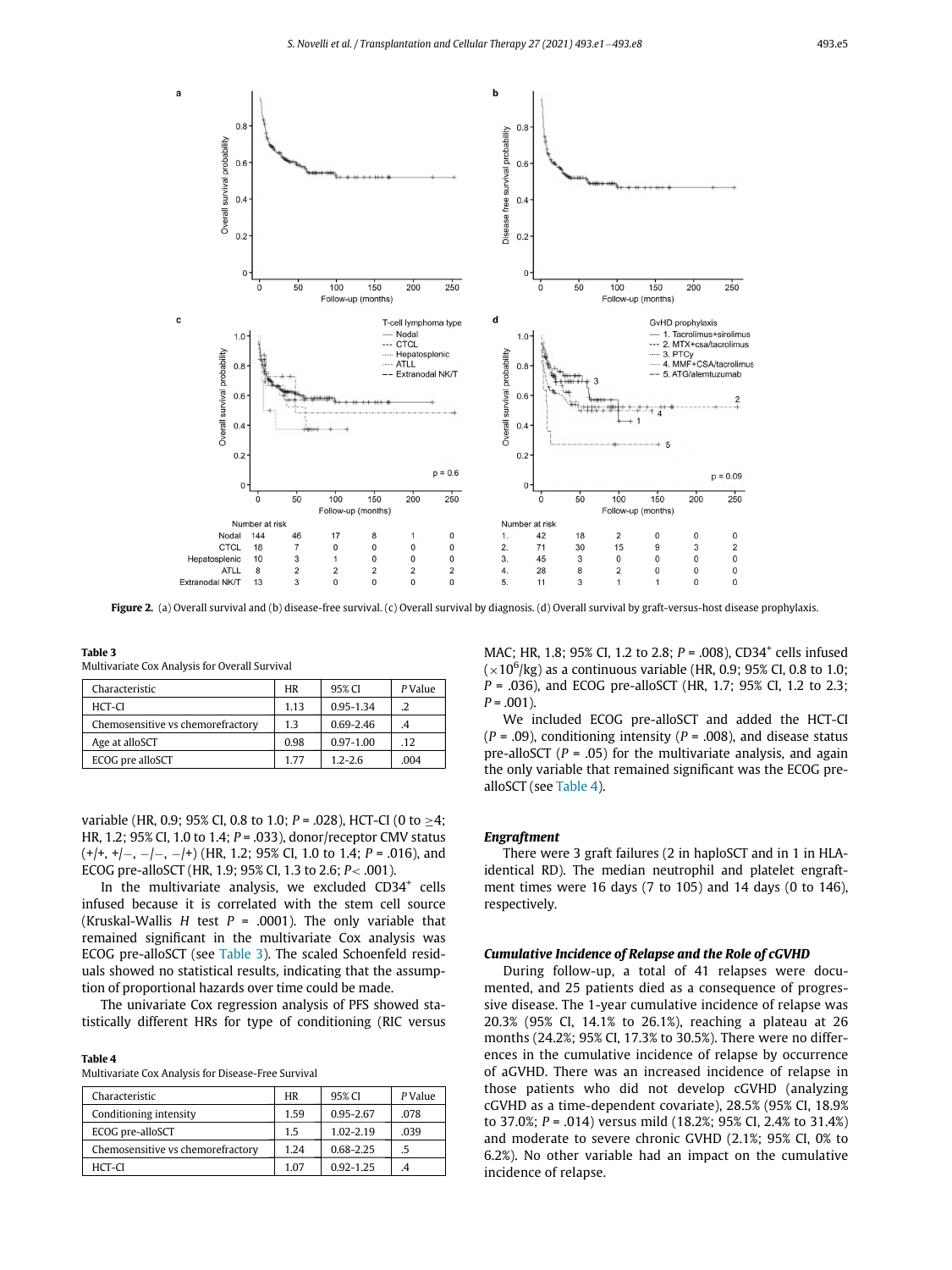<span id="page-5-0"></span>

Figure 3. (a) Overall survival and (b) disease-free survival for unrelated donor and haploidentical donor.

## Risk of Relapse after alloSCT Is Associated with Disease Status Pre- and Post-AlloSCT

As expected, disease status post-alloSCT (typically assessed around day +100) was conditioned by the disease status prealloSCT, and patients with chemosensitive disease pre-alloSCT had a 4.4-fold higher (95% CI, 1.6 to 12.6; P < .001) risk of having a complete or partial response after allo-SCT.

Applying binary logistic regression for the dependent variable relapse after alloSCT ( $n = 177$ ) showed that patients with chemosensitive disease after alloSCT (around day +100) had a 4.8-fold higher (95% CI, 2.8 to 8.3;  $P < .001$ ) risk of not progressing after alloSCT than those with chemorefractory disease.

### GVHD and Its Impact on OS and PFS

In total, 107 of 191 (56%) evaluable patients developed aGVHD (40% grade I to II, 16% grade III to IV) and 76 (40%) of 190 developed cGVHD (15% mild and 25% moderate to severe). The cumulative incidence of aGVHD was 52.9% in the first 90 days (95% CI, 44.4% to 60.1%); for cGVHD, the incidence was 41.3% at 12 months (95% CI, 32.1% to 49.2%) with a plateau at 69 months (55.7%; 95% CI, 44.1% to 64.8%).

The day +90 OS landmark analysis for aGVHD showed that patients who did not develop aGVHD had a 1-year OS of 89.6% (95% CI, 79.5% to 94.9%), those with grades I to II had a 1-year OS of 78.8% (95% CI, 67.3% to 86.7%), and those who developed severe grade III to IV aGVHD had a much lower OS of 39.9% (95% CI, 22.2% to 57.1%) ( $P < .001$ ). For cGVHD, the +12-month landmark analysis resulted in a 2-year post-alloSCT (1-year postlandmark point) OS of 89.5% (95% CI, 78% to 95.1%) for those without cGVHD, 91.7% for those with mild cGVHD, and 94.9% for those with moderate to severe cGVHD ( $P = .841$ ).

The day +90 PFS landmark analysis for aGVHD showed a 1 year PFS probability for those who did not develop aGVHD of 87.1% (95% CI, 75.9 to 93.4), for those with grade I to II 84.8 % (95% CI, 73.5 to 91.5) and for those with severe grade III to IV 41.1%(95%CI, 23 to 58.8) ( $P < .001$ ). As with OS, no differences in the 2-year PFS were found in the 1-year landmark analysis according to the development and severity of cGVHD.

In addition, in univariate Cox analysis, we did not identify any variables with an impact on the development of aGVHD or cGVHD (not even conditioning intensity or donor type).

## NRM

There were 53 deaths related to transplant: 19 (36%) due to GVHD, 16 (30%) to bacterial infections, 9 (17%) to viral infections, 4 (7%) to sinusoidal obstructive syndrome, 3 (6%) to severe hemorrhage, and 2 (4%) to secondary neoplasia. The 1 year and 2-year incidence of NRM (competing risk with relapse) was 21.9% (95% CI, 14.79% to 28.38%) and 24% (95% CI, 16.97% to 31.34%).

The Cox univariate analysis showed that alloSCT with progenitors from UC had an increased risk of NRM compared with PB/BM (HR, 1.8; 95% CI, 1.0 to 3.1;  $P = .039$ ), and patients who developed severe grade III to IV aGVHD also had an increased NRM (HR, 1.6; 95% CI, 1.0 to 2.4; *P* = .032). However, in multivariate analysis, both covariates showed only a nonsignificant trend ( $P = .09$  and  $P = .06$ , respectively).

# Haploidentical versus Unrelated Donor Transplant Recipients

To analyze the role of the 2 major alternative donor types currently used and include only the more recent cases (HLAidentical UD versus haploSCT), we selected patients who received the alloSCT after 2010. We had previously confirmed that, as expected, transplant outcomes were worse in patients who underwent transplantation before 2010 (see Supplementary Figure S1a), and in any comparison of more novel transplant strategies (haploSCT), one must select the control group (UD alloSCT) from the same most recent time period. There were differences in the baseline characteristics of the UD and haploSCT cohorts (see Supplementary Table S2).

The median follow-up time of survivors was 35 months: 40 months (8 to 100 months) in the UD group and 34 months (6 to 60 months) in haploSCT recipients, respectively.

The 1-year OS probability was 67.2% (95% CI, 51.0% to 79.1%) in the UD group and 65.2% (95% CI, 46.9 to 78.6) in haploSCT (P = .9). The 1-year PFS was 67.2% (95% CI, 50.99 to 79.1) and 65.2% (95% CI, 46.9 to 78.6), respectively  $(P = .9)$  (see [Figure 3a](#page-5-0) and b).

Disease status pre-alloSCT violated the proportional hazard assumption in the univariate Cox regression analysis for all outcomes analyzed, but time-dependent separation into 2 post-transplant time periods by the estimated point of violation of the proportional hazards was not done, since multivariate analysis could not be done due to the small sample sizes and few events. Neither transplant type (main study variable) nor any other covariates had an impact on OS or PFS in univariate analysis (details not shown). The 1-year NRM was 25.3% (95% CI, 9.4% to 38.3%) for UD and 17.3% for haploSCT (95% CI, 20.99% to 30.1%),  $P = .3245$ . The cumulative incidence of aGVHD at 3 months was 64.7% (95% CI, 44.4% to 77.6%) and 39.3% (95% CI, 19.93% to 54.0%), respectively ( $P = .040$ ), while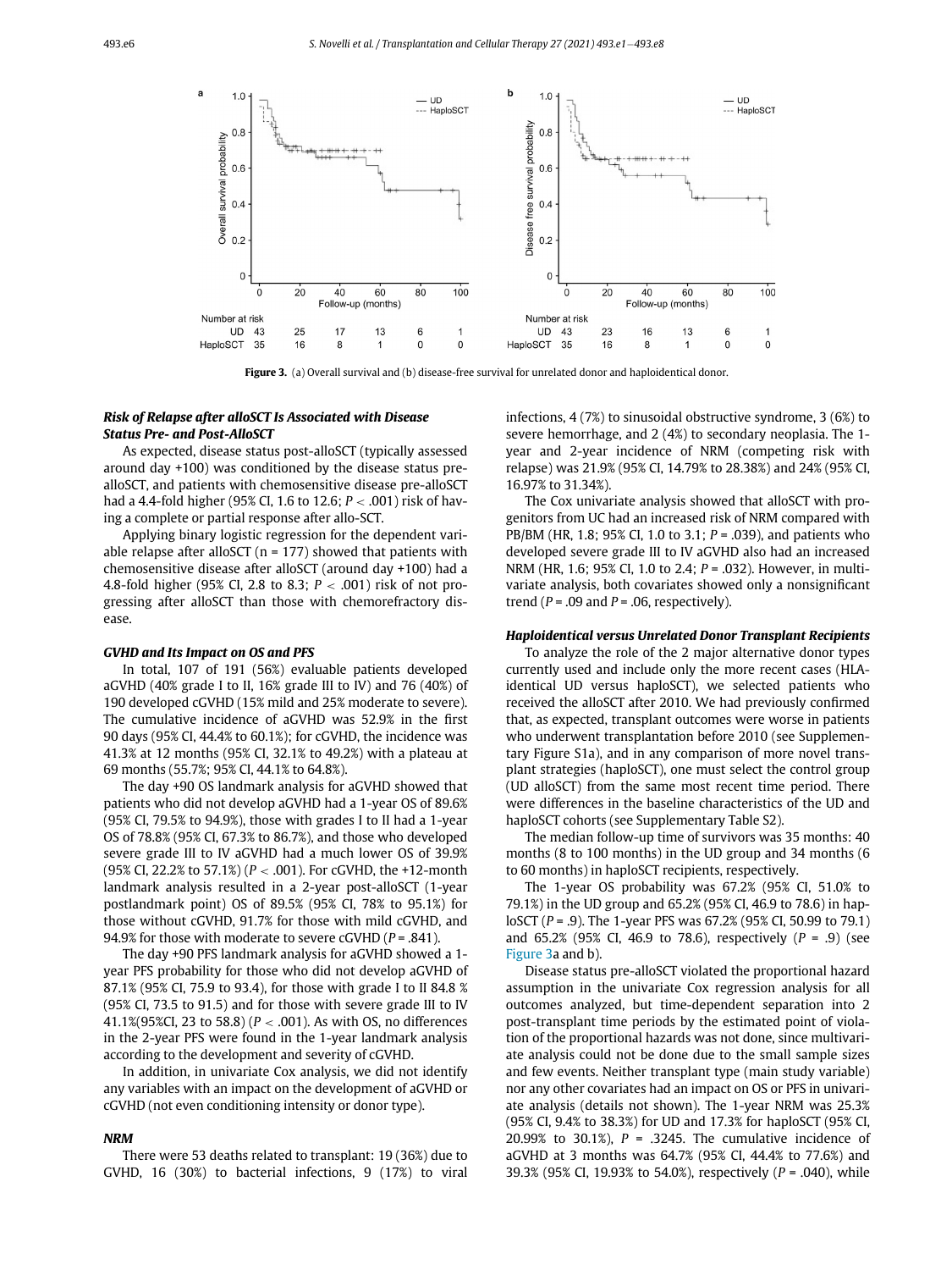<span id="page-6-0"></span>

Figure 4. Cumulative incidence of (a) acute GVHD and (b) chronic GVHD for unrelated donor and haploidentical donor.

the incidence of cGVHD at 1 year was 42.6% (95% CI, 22.4% to 57.6%) and 32.6% (95% CI, 10.2% to 49.5%) ( $P = .1$ ), respectively (see [Figure 4a](#page-6-0) and b).

The complexity of mature T cell neoplasia classification, molecular profiling, and promising new therapies has been recently revised  $[31]$  $[31]$ , and we are very aware that the current study includes a very heterogenous group of patients with a short-term dismal prognosis and very limited approved therapeutic approaches, making them optimal candidates for clinical trials. However, in this setting, clinicians are faced with the fact that alloSCT appears to be a real and feasible alternative that leads to a remarkably good OS and PFS at 3 and 7 years post-alloSCT (all around 50% in the current study). Of course, this is true only for relatively young "healthy" patients with a good performance status, whose PTCL or cutaneous T cell lymphoma is not in frank disease progression and with a significant proportion of cured patients having to live with the incapacitating spectrum of cGVHD. In our work, we grouped all mature T cell neoplasias due to their extreme rarity in alloSCT registries, and we focused on the alloSCT per se, which is common and more homogeneous irrespective of the histology. Although we did not find different outcomes by the histologic type, we are convinced that is due to small patient numbers, and future multinational studies with large enough patient numbers will surely find different outcomes for different PTCL/CTCL types.

As reported by other groups with sufficient follow-up, OS and PFS reach a plateau only after  $\sim$ 5 years after alloSCT [[4\]](#page-7-3). We were able to identify the ECOG pre-alloSCT as the only independent prognostic variable for OS and PFS. Although we are convinced that many other variables do indeed have an independent impact, our database was unable to prove our convictions. On the bright side, preserving the patients' performance status before alloSCT is a reachable goal with the use of less toxic agents (brentuximab vedotin or mogamulizumab) when compared with conventional multiagent platinum-containing salvage chemotherapies.

The most surprising finding was that that chemosensitive disease did not remain significant in the multivariate analysis, although we are convinced that patients should reach alloSCT with their lymphoma clearly under control. Having chemosensitive disease pre-alloSCT reduced the risk of relapse at day +100, and being chemosensitive at day +100 also reduced the

risk of later relapse; thus, it is only logical that chemorefractoriness is going to reduce survival, even if we were not able to "statistically" verify it. When we performed the same analysis exclusively for the most frequent T cell neoplasia (PTCL, not otherwise specified) (n = 79) chemosensitive/chemorefractory disease was the only variable that remained significant in the multivariate analysis for OS ( $P = .018$ ) with an HR of 4.14 (95%) CI, 1.27 to 13.46) and disease-free survival ( $P = .019$ ) with an HR of 3.84 (95% CI, 1.25 to 11.82). This goes in line with recently published data [\[4\]](#page-7-3) suggesting that our global analysis (including all pathologies) might be biased in the less frequent categories, and we are not adjusting all important factors that could impact the outcome; consequently, results should be interpreted cautiously.

In order to analyze whether aGVHD and cGVHD had an impact on improving the outcome of patients with chemorefractory disease at alloSCT, we analyzed their impact, first as time-dependent covariates, and later as landmark analysis on day +90 and month +12 for aGVHD and cGVHD, respectively. However, to our surprise, the outcomes of both chemosensitive and chemorefractory patients were not impacted by the development of GVHD.

This is a very interesting result highlighting the potential role of a graft versus T cell lymphoma effect in the absence of GVHD, especially cGVHD, and whether the introduction of PTCy outside of haploSCT may partially explain this observation [[23](#page-7-16)]. However, as in most prior studies, the development of cGVHD reduced the risk of relapse [\[32\]](#page-7-17).

Although the samples were statistically small, an important objective for us was comparing the results of haploSCT + PTCy with HLA-identical UD transplants. However, our early comparative results show no differences in terms of OS and PFS. There was, however, a reduction of aGVHD in haploSCT recipients ( $P = .04$ ) and trend to a reduction of cGVHD. We are convinced these differences are due to the universal use of PTCy in haploSCT recipients and are currently studying its incorporation in all types of alloSCT in lymphoma.

These results open the possibility to avoid overtreating refractory patients waiting for a better-matched unrelated donor when an haploidentical donor is available and, maybe in the future, allow proceeding to an alloSCT in earlier disease stages [\[24](#page-7-18)[,32](#page-7-17)].

AlloSCT is the only curative option for most T cell neoplasias relapsing after autologous stem cell rescue, demonstrated